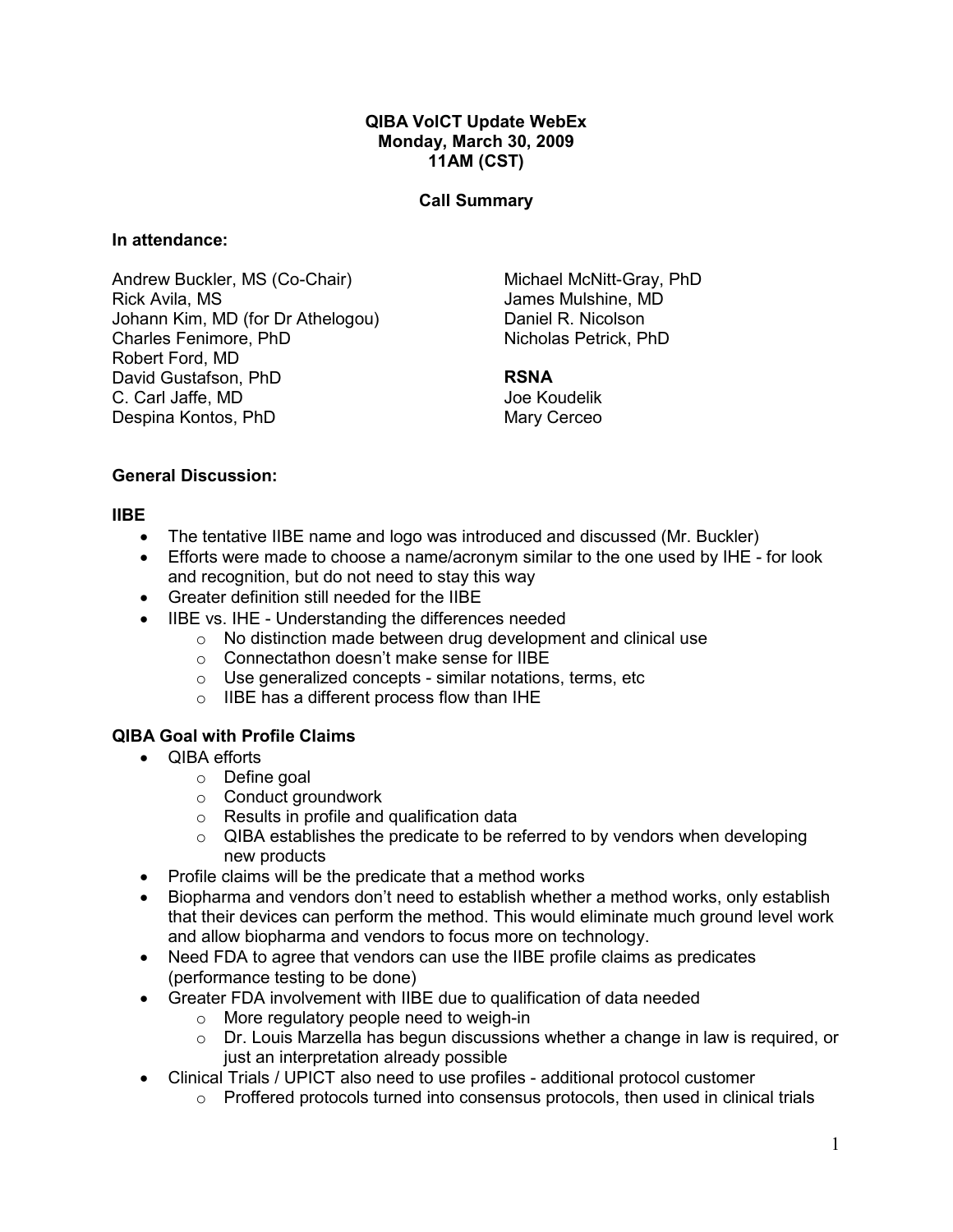o Clinical expertise needed to describe profiles (claim side) to have related set of claims captured in one profile

## Software Changes

- Software changes produce their own problems
- Software is an evolutionary product never static
- More than simple code changes are involved
- QIBA FDG-PET/CT Software Version Tracking Technical Subgroup already addressing this issue
	- $\circ$  This work could cross-pollinate the DCE-MRI and Volumetric CT Technical **Committees**

## CAD Corollary

- CAD domain issues need to be addressed
- The (stakeholder) community should address this issue, not individual companies more feasible for all participants
- Systematic approach needed

## FDA Input Needed

- FDA requires data to support profile claims
- Specifics of how a product will be used is needed implementation details
- Core set of testing data (reference) needed to move forward with FDA
- Proposed method of development needed
- Involvement with CDRH (Center for Devise and Radiological Health) proposed
- Dr Petrick to assist with communication between QIBA and the FDA regulatory side

#### QIBA VolCT Subcommittee Updates

## Group 1A (Dr. Petrick)

- Pilot study done
- 2 readers used (RadPharm)
- 10 nodules measured
- Preliminary data to be added to QIBA Wiki
- Wait 6 weeks; then repeat readings (April timeframe)
- Pivotal study done by late May '09
- 1D, 2D, 3D complications with bias and variance
- Two analysis software packages used (1D and 2D with one, 3D with another)
- Working out final issues now

## Group 1B (Dr. McNitt-Gray)

- Two experiments outlined
- Two group calls scheduled for this week to tighten-up experimental design/procedures
- Anticipating Group 1A results to learn from
- Exp#1 Inter and intra-reader bias and variability
	- $\circ$  LIDC contoured data used as "standard" and compared to RadPharm reader results
- Exp#2 Extension of the MSK Coffee Break Experiment